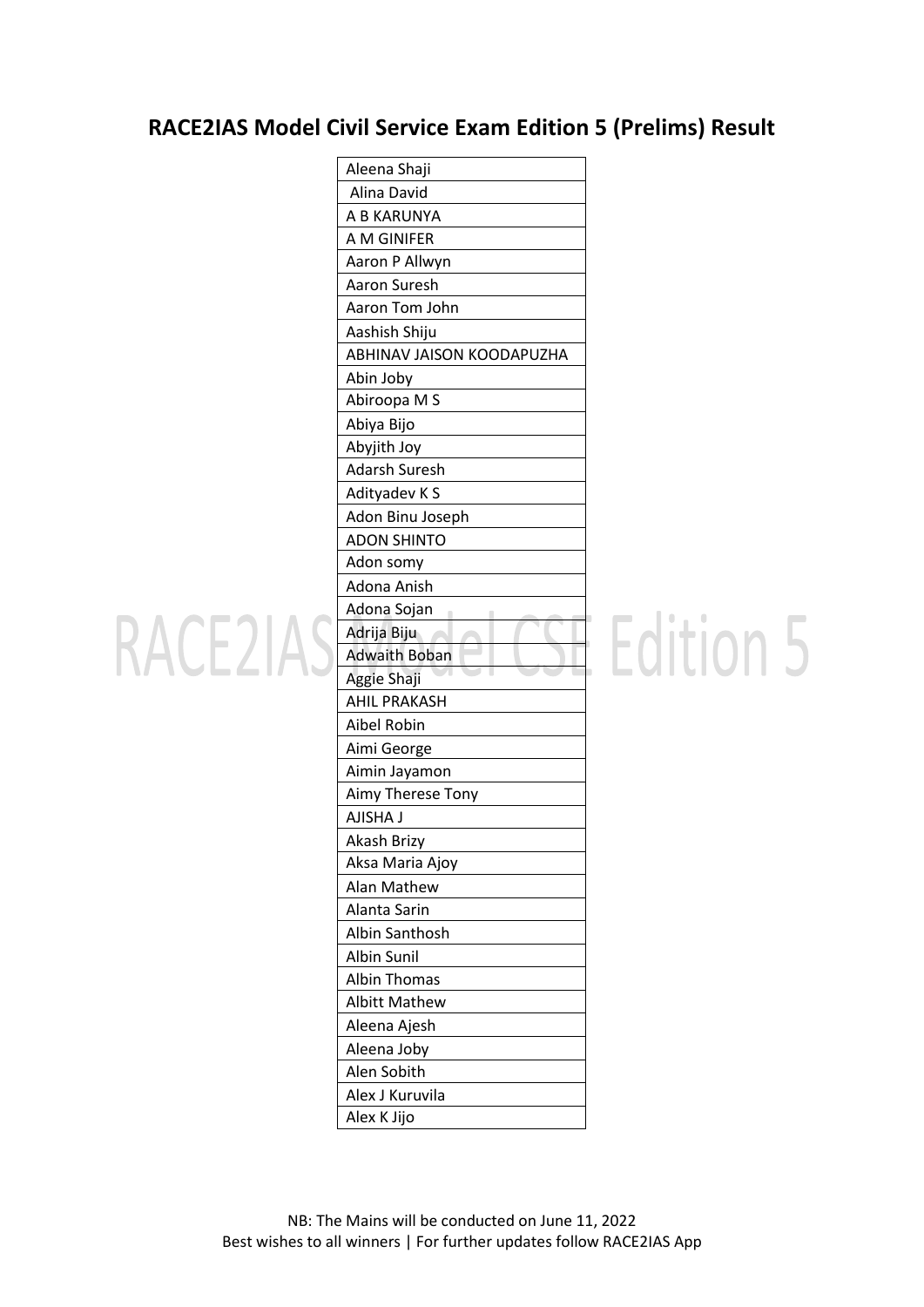|                   | Alna Saju                    |
|-------------------|------------------------------|
|                   | Alna Shiju                   |
|                   | <b>ALOF KANISHA S HOPER</b>  |
|                   | Alona George                 |
|                   | Alona Joby                   |
|                   | Alphonsa Biju                |
|                   | Alphonsa Manoj               |
|                   | Alphonse Joseph              |
|                   | Alvin K Roy                  |
|                   | Amal Biju                    |
|                   | Amanya Shiju                 |
|                   | Ameya Mary Tom               |
|                   | Amilia Tomy                  |
|                   | Anagha Janish                |
|                   | Anagha Nibu                  |
|                   | Anakha Binu                  |
|                   | Ananya A                     |
|                   | Ananya Munde                 |
|                   | Anaswara Ramesh              |
|                   | Ancy Aiju                    |
|                   | Andrea Shinto                |
| RACE <sub>2</sub> | Andrew Shijo                 |
|                   | Angel Anna Jose              |
|                   | Angel Benny                  |
|                   | Angel Joshy                  |
|                   | Angel Mariya Juby            |
|                   | Angel Noby                   |
|                   | Angel Roshin<br>Angel Shaijo |
|                   | Angel Shaji                  |
|                   | Angel Shaji                  |
|                   | Angel Theres Joseph          |
|                   | Angela Baby                  |
|                   | Angeleena Jayamon            |
|                   | Angelina Rose Joseph         |
|                   | Angelina Tosky               |
|                   | Angelo Jojo                  |
|                   | Anjana Pramod                |
|                   | Anjana Sabu                  |
|                   | Anliya Baby                  |
|                   | Ann Maria Joseph             |
|                   | Ann Mariya George            |
|                   | Ann Mary Jacob               |
|                   |                              |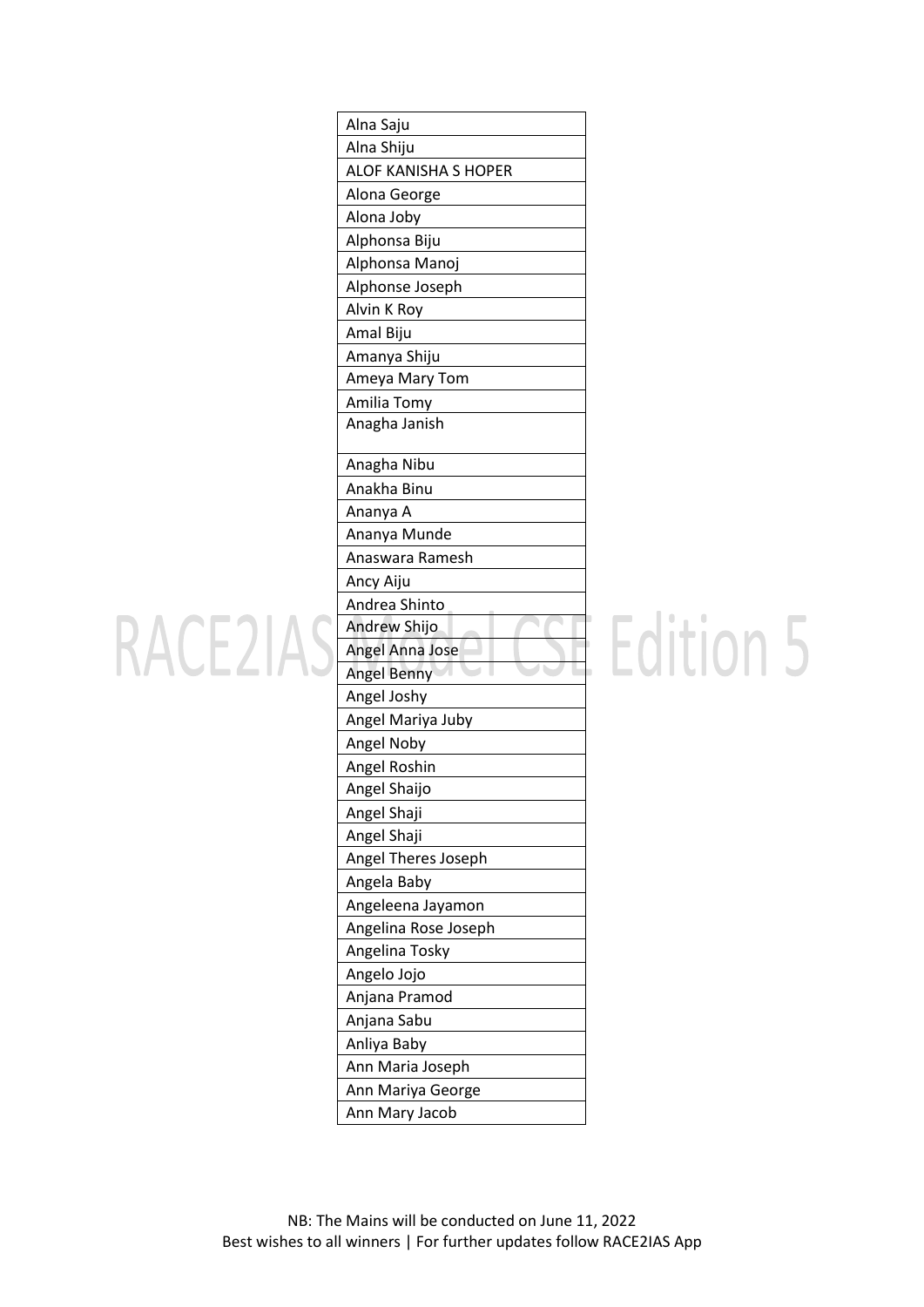|         | Ann Theres Anish               |
|---------|--------------------------------|
|         | Anna Aneetta Benoy             |
|         | Anna Jins                      |
|         | Anna Rose Jaiby                |
|         | Annmaria Anil                  |
|         | <b>ANNMARY SANTHOSH</b>        |
|         | Annmy Renny                    |
|         | Anns Mariya Binoy              |
|         | Annsara Shijo                  |
|         | <b>ANNU LIJO</b>               |
|         | Annu Thomas                    |
|         | Anoda Binoy                    |
|         | Ansa Dominic                   |
|         | Ansa Mariya Sabu               |
|         | Ansan Jojo                     |
|         | Ansel John                     |
|         | Ansu Joychen                   |
|         | <b>Antony Marian Augustine</b> |
|         | Anu Shaji                      |
|         | <b>ANU SONIYA</b>              |
|         | Anugraha Pv                    |
| RACE 21 | Anvy Jaison                    |
|         | Ashika Siby                    |
|         | Ashish Sony                    |
|         | Ashlin Rony                    |
|         | Ashna Benny                    |
|         | Ashna Mary Saji                |
|         | Avany S                        |
|         | Ayda Elza Joy                  |
|         | Ayona Joseph                   |
|         | Ayona Varghese                 |
|         | Ayonna Abraham<br>Azraa Abdul  |
|         |                                |
|         | <b>B G BABISHA</b>             |
|         | <b>Benedict T Rony</b>         |
|         | Benett Biju                    |
|         | <b>BERJOC</b>                  |
|         | <b>BERNISH</b>                 |
|         | <b>Bettin Saji</b>             |
|         | Bhavya Babulal                 |
|         | Biya Annu Biju                 |
|         | Bristo boban<br>Celesta Giji   |
|         |                                |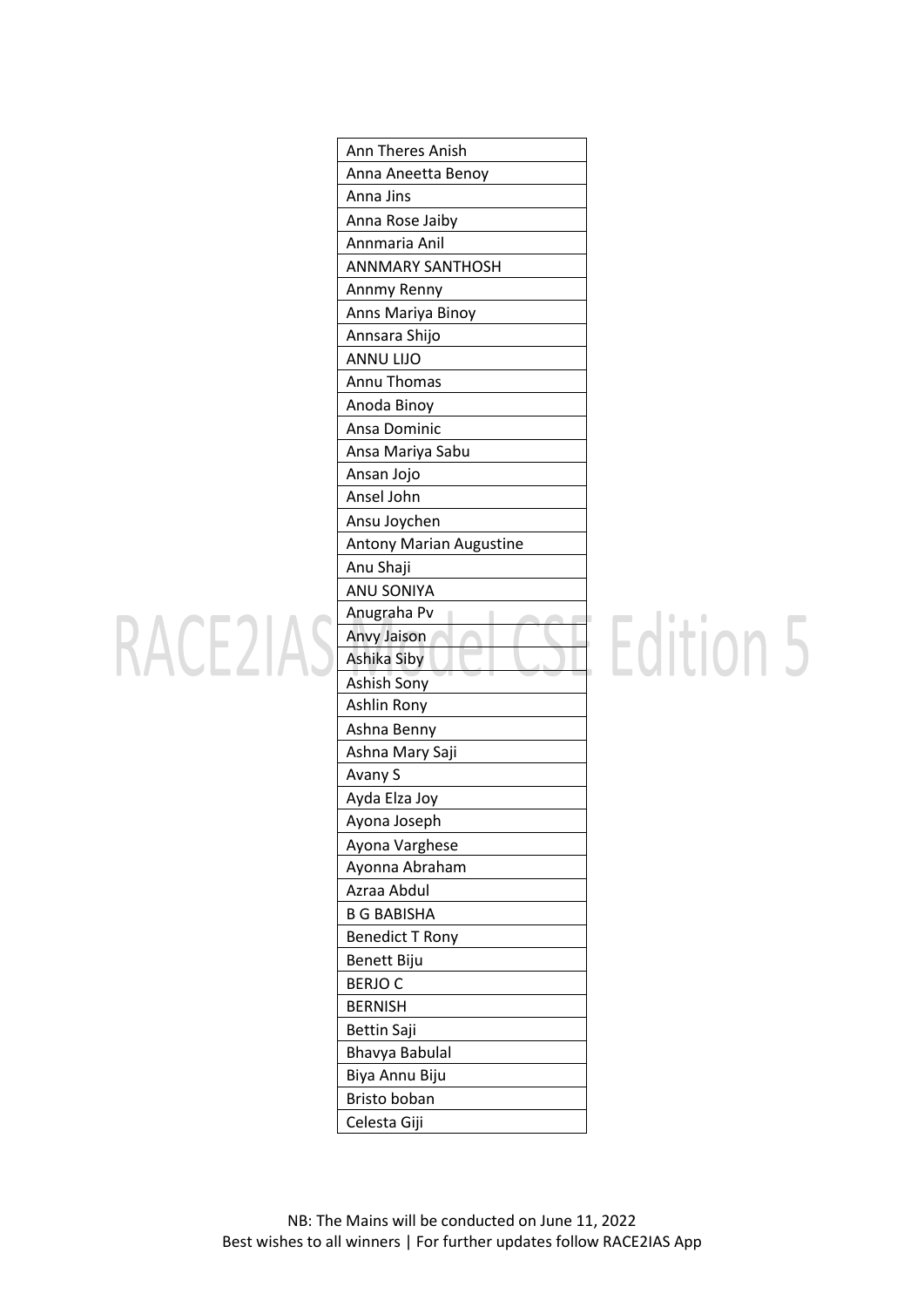|                    | Cerin Johnson                          |
|--------------------|----------------------------------------|
|                    | Chris Regi                             |
|                    | <b>CHRISTIN NEEL</b>                   |
|                    | Christo Scaria Jose                    |
|                    | Christo Stephen                        |
|                    | <b>CHRISTY CS</b>                      |
|                    | Cyril Kunnath                          |
|                    | Daniel Binoy                           |
|                    | Dayana Saji                            |
|                    | Della Mani                             |
|                    | Della Rose Noby                        |
|                    | Delona Siby                            |
|                    | <b>DENIT ANTOSE</b>                    |
|                    | Deon George Dominic                    |
|                    | Derin Biju                             |
|                    | Devapoorna S                           |
|                    | Dilsha Dileep                          |
|                    | <b>Divine Vincent</b>                  |
|                    | Diya Jojo                              |
|                    | Diya Maria Rajeev                      |
|                    | Diya Mariya Shimmy                     |
|                    | Diya Rajesh                            |
| RACE <sub>21</sub> | Diya Roy                               |
|                    | Diya Sherry                            |
|                    | Diya Tony                              |
|                    | Diyamol Mathew                         |
|                    |                                        |
|                    |                                        |
|                    | Diyon Biju                             |
|                    | Diyon Thomas<br><b>DON VARGHESE</b>    |
|                    |                                        |
|                    | Dona Anna Manoj<br>Dona Rose Sabu      |
|                    |                                        |
|                    | E NIKHIL JONATHAN                      |
|                    | Ebin Binoy                             |
|                    | <b>Edwin Roy</b>                       |
|                    | Elena Tison                            |
|                    | Elizabeth Shiju                        |
|                    | Elsa Cherian                           |
|                    | Emil Rajeev                            |
|                    | Emmanuel Joseph Kennedy                |
|                    | Esabella Binu<br>Eshana Reish Ratheesh |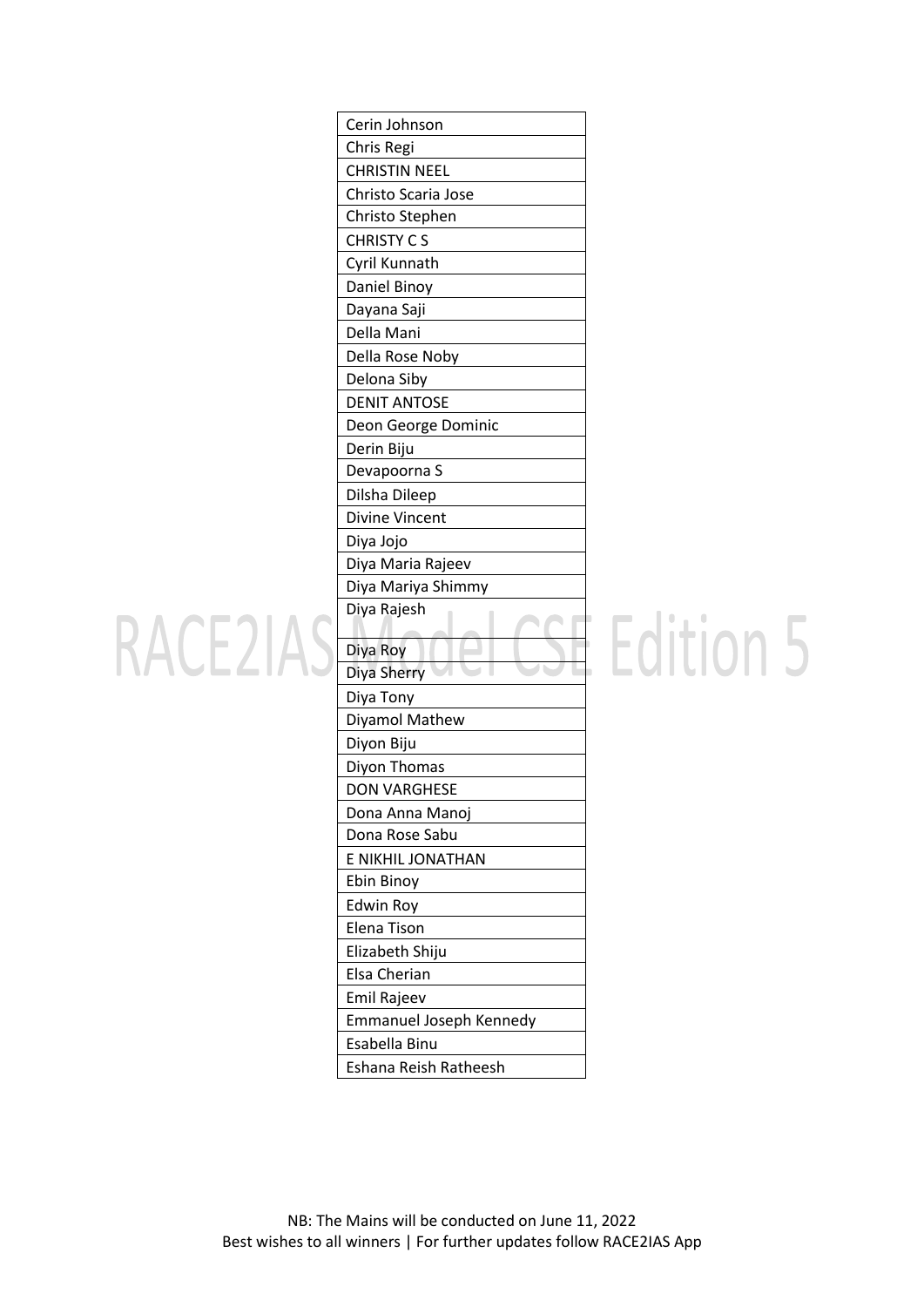|                    | Fathima P S                 |
|--------------------|-----------------------------|
|                    |                             |
|                    | Feona Rose Aby              |
|                    | <b>G GRESHIKA</b>           |
|                    | George Paul Babu            |
|                    | <b>GEORGE SHAN LAIYAN M</b> |
|                    | Gigisha Gigi                |
|                    | Gopika Cp                   |
|                    | Gopika G                    |
|                    | Helen Sajeev                |
|                    | Hrudya Rose Jaison          |
|                    | Irene Joseph                |
|                    | Irin Maria Binoy            |
|                    | Irine Shaji                 |
|                    | <b>ISHANA NITI R M</b>      |
|                    | Ivin Elza Saji              |
|                    | J A ABIMANYU                |
|                    | <b>JJ RAHUL</b>             |
|                    | <b>J KIHANA</b>             |
|                    | J PRIAMEHA                  |
|                    | Jai Joseph                  |
|                    | Jaiben Antony Regi          |
| RACE <sub>21</sub> | James Biju                  |
|                    | Jeena Shaji                 |
|                    | <b>JEEVIKA PRAKASH</b>      |
|                    | Jeffin Jacob                |
|                    | Jeffin Jojo                 |
|                    | Jemma Jain                  |
|                    | Jemuel MB                   |
|                    | <b>JENNIFER SANOJ</b>       |
|                    | Jerald Regi                 |
|                    | Jerina P Varghese           |
|                    | Jerome Biju                 |
|                    | Jerome Jaison               |
|                    | JERON DANIEL S A            |
|                    | Jes Joseph                  |
|                    | <b>JESFIN R</b>             |
|                    | Jesna Maria Shinoj          |
|                    | Jessa Jain                  |
|                    | Jessan John Jijo            |
|                    | <b>JESSY JOSEPH</b>         |
|                    | Jeswin Joseph               |
|                    | Jeswin Joseph Eldhose       |
|                    | Jewel Anna Tom              |
|                    |                             |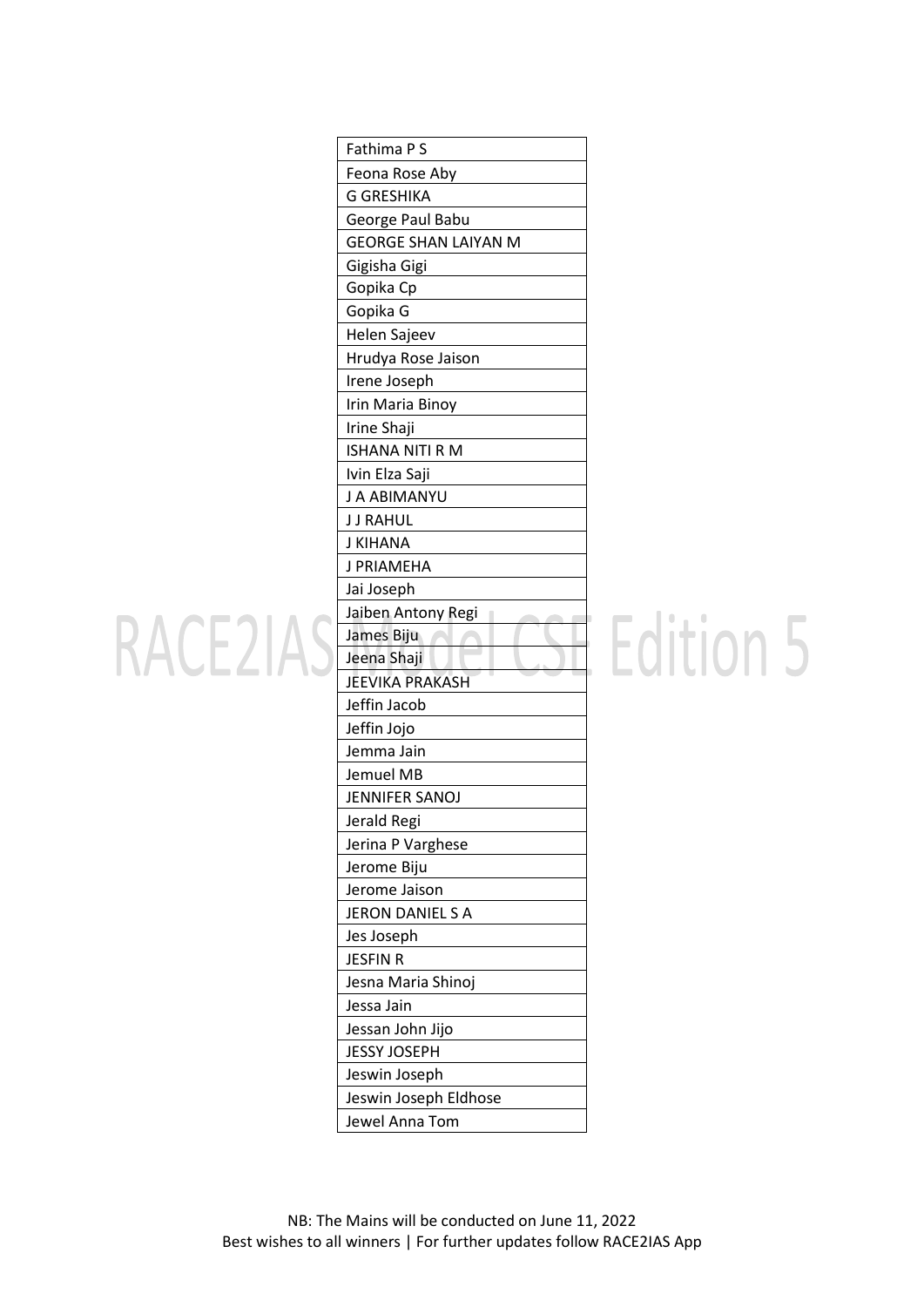|                   | Jewel Mariya Anish    |
|-------------------|-----------------------|
|                   | Jian Jose             |
|                   | Jianna Elizabeth Jose |
|                   | <b>JIFFNA J S</b>     |
|                   | Jismi Maria Jijo      |
|                   | Jisna V               |
|                   | Jissa Mariyam Regi    |
|                   | Jiswin Antony Jijo    |
|                   | Jita Shaiju           |
|                   | Joachim Jiji          |
|                   | Joan Ann Thomas       |
|                   | <b>JOBIN B</b>        |
|                   | Joel Mathew           |
|                   | Joel Jose Thomas      |
|                   | Joel Sajan            |
|                   | Joel Varghese Jossy   |
|                   | John Benoy            |
|                   | John Thomas           |
|                   | Johna Johnson         |
|                   | Jonathan Jiji         |
|                   | Jordan Jiji           |
|                   | Jose P Joji           |
| RACE <sub>2</sub> | Joseph Jisjo          |
|                   | Joseph Vincent        |
|                   | Josewin Jaison        |
|                   | Joshwin Joby          |
|                   | Josna Jose            |
|                   | Jovana Joe Maria      |
|                   | Joyal Biju            |
|                   | Joyal Jomon           |
|                   | Joyal Joseph          |
|                   | Joyal Ritto           |
|                   | Juwel Joseph          |
|                   | Jyothis Dominic       |
|                   | K BHARATH KRISHNA     |
|                   | K JESMI               |
|                   | <b>KEERTI A S</b>     |
|                   | Krishnagovind S       |
|                   | Lakshmi S Nandana     |
|                   | Laya Mariya Joji      |
|                   | Laya Xavier           |
|                   | Lekshmi KB            |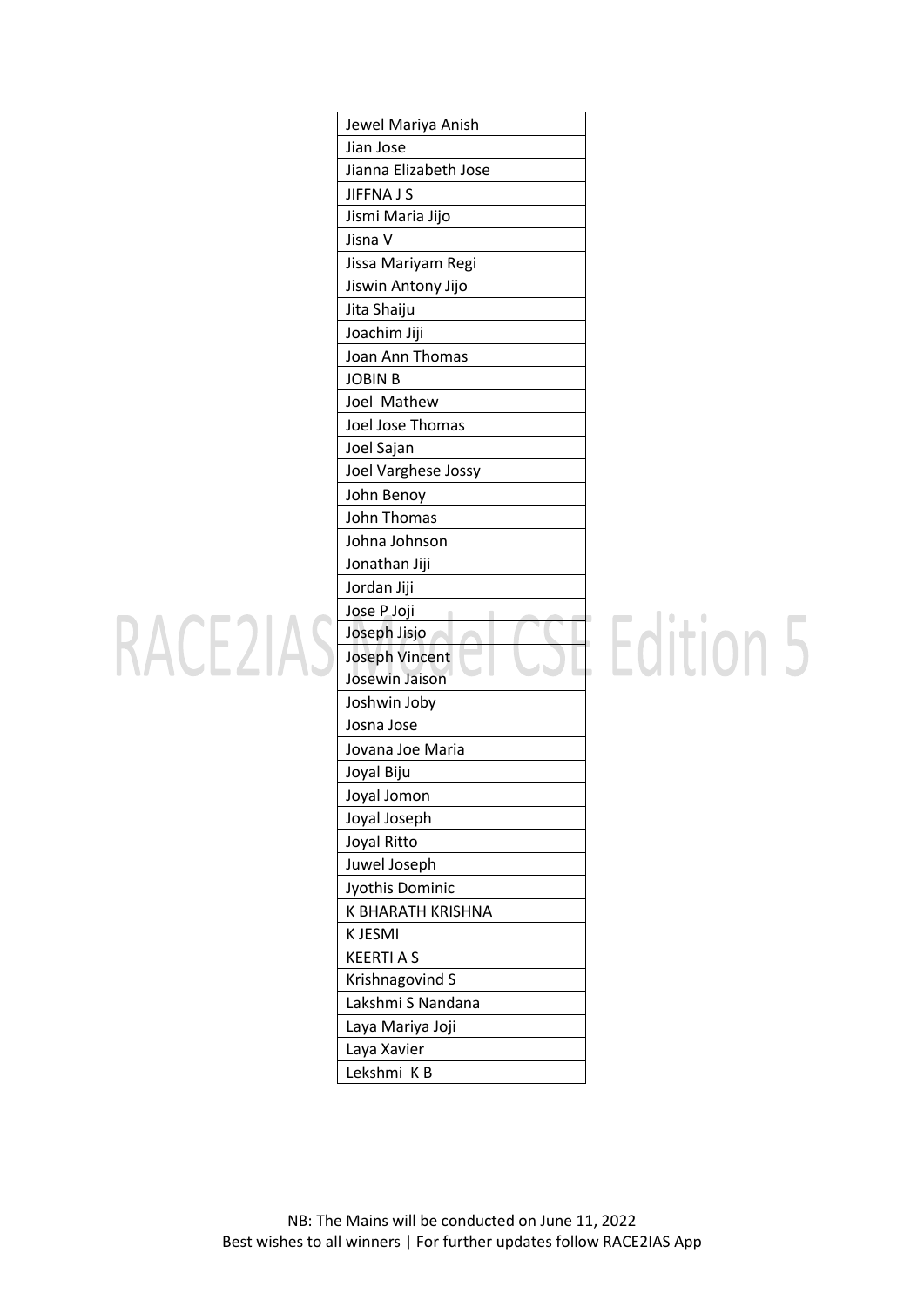|                   | Leon Manoj                                    |
|-------------------|-----------------------------------------------|
|                   | <b>M J DONI</b>                               |
|                   | M J HANSHIKHA BOSE                            |
|                   | M JEYOLIN BENINA                              |
|                   | M MESHACH                                     |
|                   | M THIRSHADHA                                  |
|                   | Madhav Suresh                                 |
|                   | Manasa K. J                                   |
|                   | Maria Roby                                    |
|                   | Marita Johnson                                |
|                   | Mariya Martin                                 |
|                   | Mariya Saji                                   |
|                   | Martin Saji                                   |
|                   | Mary Tony                                     |
|                   | Mathew Melvin T                               |
|                   | Mathews Sabu                                  |
|                   | Megha Ashok                                   |
|                   | Megha Noby                                    |
|                   | Melbin Binu                                   |
|                   | Melbin Joseph                                 |
|                   | Melbin Mathukutty                             |
|                   | <b>MELVIS GEORGE</b>                          |
| RACE <sub>2</sub> | Merin Biju                                    |
|                   | Meritta Sunny<br>U                            |
|                   | <b>Milan Smith Antony</b>                     |
|                   | Militta Unmesh                                |
|                   | Miliya Benny                                  |
|                   | Minha Shoukath                                |
|                   | Muhammmed Aslam                               |
|                   | <b>Mythily Nandana</b>                        |
|                   | Nanditha Arun                                 |
|                   | Naythan Chiramel                              |
|                   |                                               |
|                   | <b>Neel K Thomas</b>                          |
|                   | Neha Ann Justin                               |
|                   |                                               |
|                   | Nehan Biju<br>Nila S                          |
|                   |                                               |
|                   | Niranjana Ratheesh<br>Nivedya Rineesh         |
|                   |                                               |
|                   | Noyal Augusthy                                |
|                   | Philo Mariya Augustine<br>Poojalekshmi Suresh |
|                   | PRASANOJEL BINU                               |
|                   | Priyanjali Suresh                             |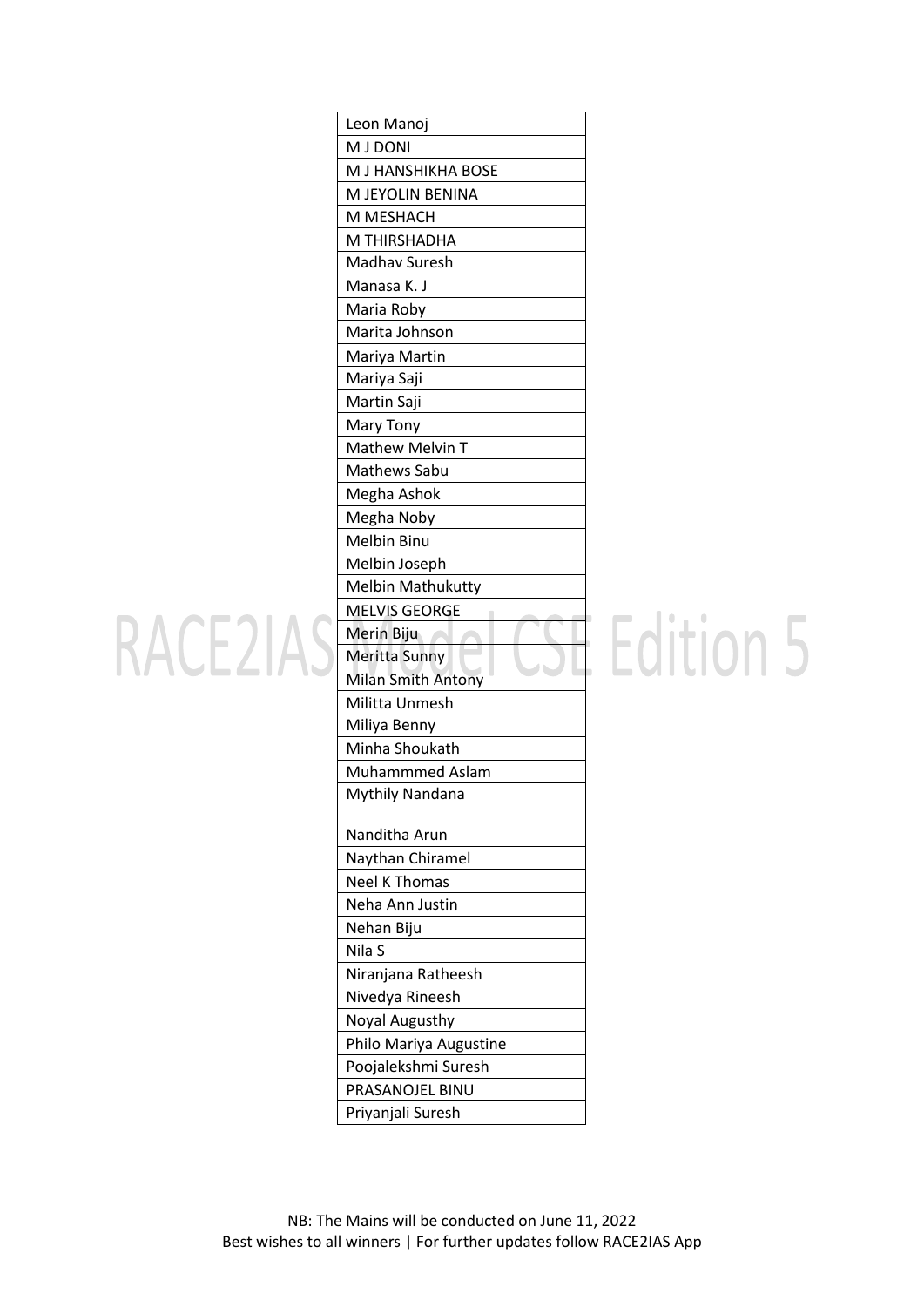|                    | PRIYATHARSHNI R M               |
|--------------------|---------------------------------|
|                    |                                 |
|                    | R ARSHIGA                       |
|                    | R ASWINI                        |
|                    | R C DONNA<br>R F SHEPRIN DINO   |
|                    | <b>RJDANI</b>                   |
|                    |                                 |
|                    | R RAKSHANA                      |
|                    | R S ASBINI                      |
|                    | R S KAVIYA<br><b>R S NIKINA</b> |
|                    |                                 |
|                    | Richa E Prem                    |
|                    | Richa Maria Saji                |
|                    | Ritta Saju                      |
|                    | RIXLIN JEFFRY R B               |
|                    | Riya Biju                       |
|                    | Riya Robin                      |
|                    | <b>ROGITH R G</b>               |
|                    | Ronnie Thomas                   |
|                    | Rose Lijo                       |
|                    | ROSE MARIA BIJU                 |
|                    | Rose Maria Joji                 |
|                    | Rose Maria Robin                |
| RACE <sub>21</sub> | <b>Rose Maria Thomas</b>        |
|                    | Rose Mariya                     |
|                    | Rosna Elza Mons                 |
|                    | Rosna Sumajan                   |
|                    | Ryan Jose                       |
|                    | <b>S A JERSLIN SHANE</b>        |
|                    | S A SUBIKSHAA SAVIO             |
|                    | S DHARIKA                       |
|                    | <b>S G JOTHISHA</b>             |
|                    | S L SUBIKSHA                    |
|                    | <b>S M PRAHALADHAN</b>          |
|                    | S S SOORIYA                     |
|                    | <b>S SHINY</b>                  |
|                    | Sabin Sabu                      |
|                    | Salwin Sunil                    |
|                    | Sara Saju                       |
|                    | Sarah Sheahan                   |
|                    | Sarangi P S                     |
|                    | Sera Kadaplackal                |
|                    | Serah Elgin Serah               |
|                    | Serin Elsa Teju                 |
|                    |                                 |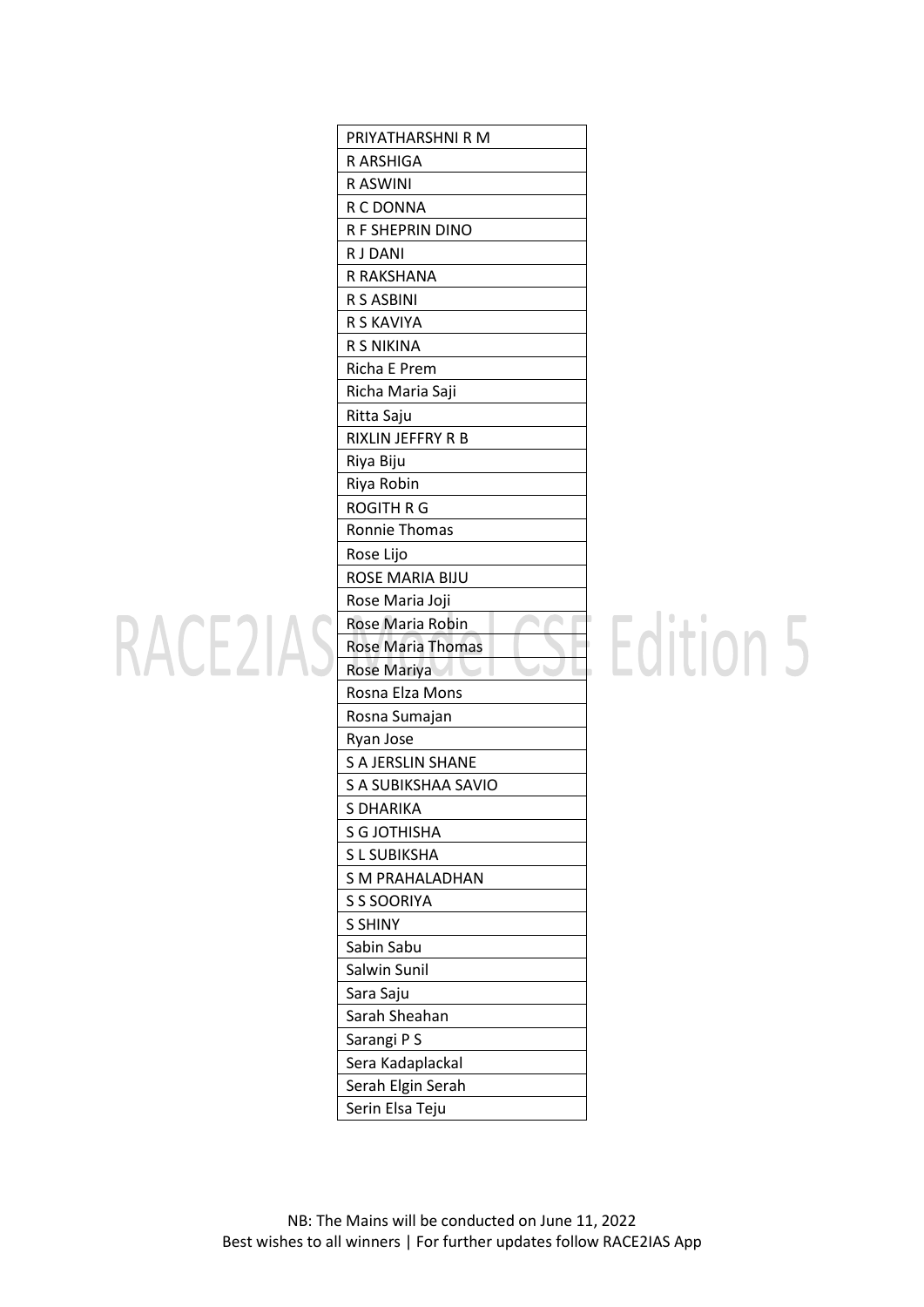| <b>SHAGITH R G</b>          |                |
|-----------------------------|----------------|
| Shawn Saji George           |                |
| Shom Shaji                  |                |
| Siddharth Kumar Gopal       |                |
| Siya Sabu                   |                |
| Sneha                       |                |
| Sree Lakshmi                |                |
| Sreenandana V               |                |
| <b>Subins Robins Mathew</b> |                |
| Swandhana Salmon            |                |
| Tessa Soji                  |                |
| Thanisa Subash              |                |
| <b>Tiswin Twins</b>         |                |
| V HEPSIBA                   |                |
| V JESHLIN SHANU             |                |
| V R BLESSLIN SINO           |                |
| Vamika A. M                 |                |
| Varadha Lekshmi S           |                |
| Vedha Nikhil                |                |
| Vishnu Jisjo                |                |
| <b>VISMAYAKJ</b>            |                |
| <b>VIYANI SAJI</b>          |                |
| Viyani Unmesh               | <b>Fdition</b> |
|                             |                |
|                             |                |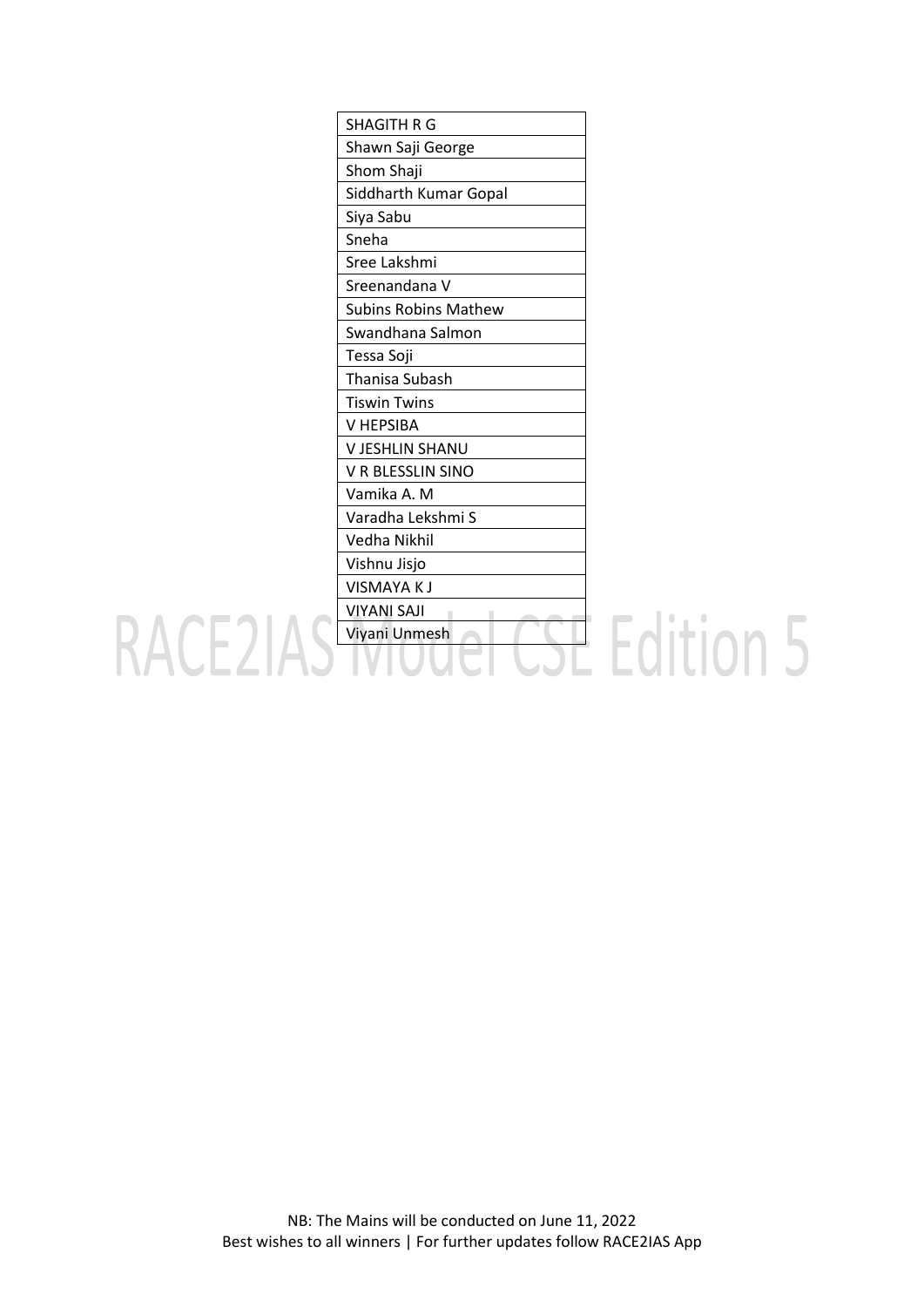|                   | Aaliya Palliapdan      |
|-------------------|------------------------|
|                   | Aaryan Nampoothiri A   |
|                   | Abel Tom               |
|                   | Abhijith K P           |
|                   | Abin Binu              |
|                   | <b>ABISHEK M V</b>     |
|                   | Adith P M              |
|                   | Adithya Jithesh        |
|                   | Adithya Vinayachandran |
|                   | Adwaith Anoop          |
|                   | Aisha Muhammed         |
|                   | <b>AKASH KUMAR S S</b> |
|                   | Akhil K B              |
|                   | Alex Sunny             |
|                   | Amala Saji             |
|                   | Amalu Mariya Juby      |
|                   | Amrutha P              |
|                   | Anaswara Shinod        |
|                   | Angel Jose K           |
|                   | Angel Saju             |
|                   | Anjima Manoharan       |
|                   | Anju James             |
| RACE <sub>2</sub> | Ann Maria              |
|                   | Anna Maria Augustine   |
|                   | Annmaria Ajo           |
|                   | Anukrishna S           |
|                   | Arun Raj V             |
|                   | Arya C R               |
|                   | Aryasree Sreekumar     |
|                   | Ashika Shaji           |
|                   | Ashmy Alex             |
|                   | Aswitha S Guru         |
|                   | <b>Augusto Patrick</b> |
|                   | Ayona Edison           |
|                   | Bhadra Joshidas        |
|                   | <b>BOFFIN GEO J B</b>  |
|                   | Brinda K Naveen        |
|                   | C M JOHN BRITTO        |
|                   | Celene Ciby            |
|                   | Christa Maria Saji     |
|                   | Cyril Jaison           |
|                   | <b>D ASHISH</b>        |
|                   | Dazzle Shone Sebastian |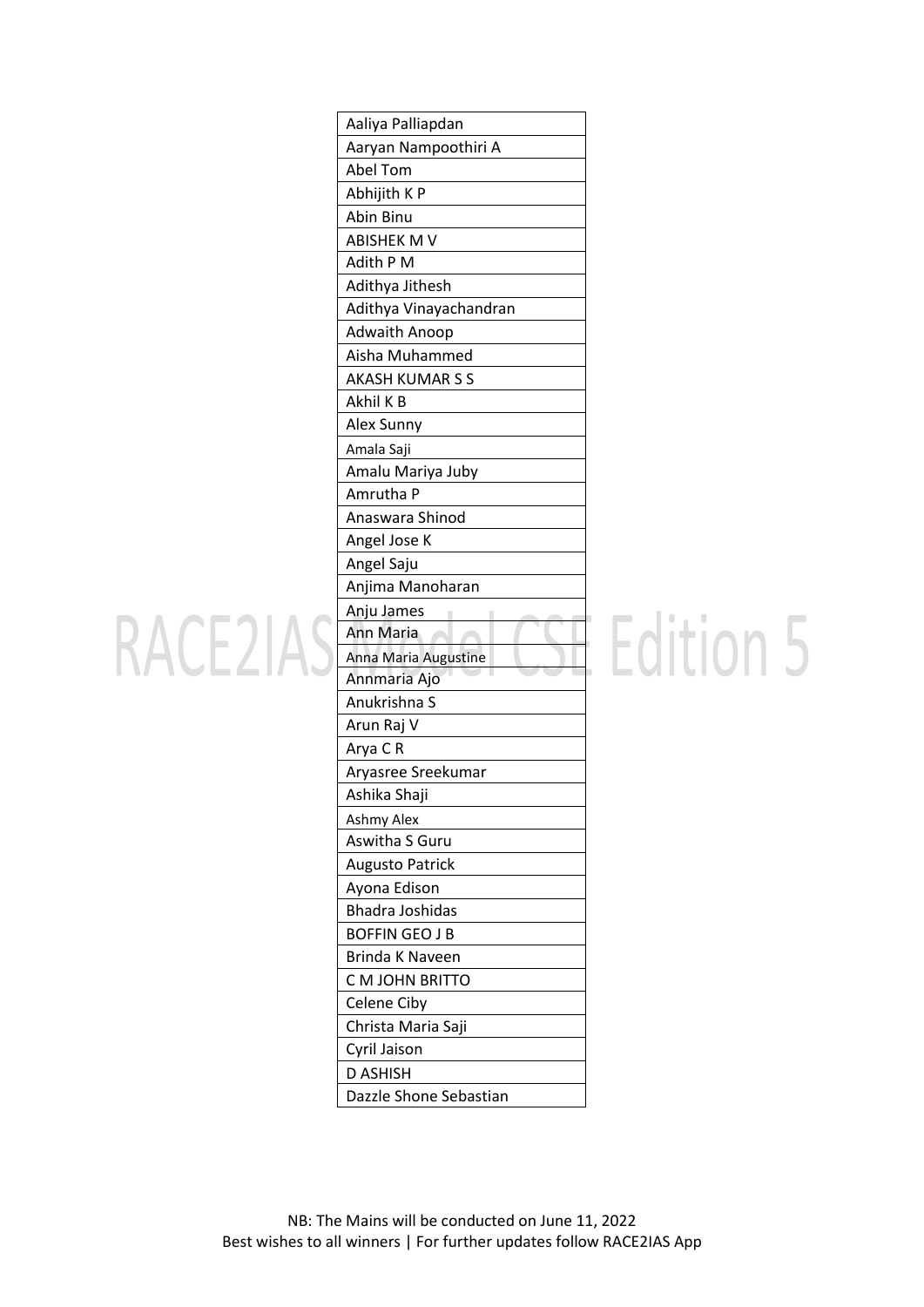|                     | DEEBIKA A B            |
|---------------------|------------------------|
|                     | Della Saji             |
|                     | Devinandana P          |
|                     | Diya Nissar            |
|                     | Elizabeth Sabu         |
|                     | Emil Noby              |
|                     | Faiez P A              |
|                     | Harigovind R           |
|                     | Hayes Rachel Shinod    |
|                     | J J JENIFER BEULA      |
|                     | Jenin J Prasad         |
|                     | Jeslin Joy             |
|                     | Jessica Justin         |
|                     | Jessil Jacob           |
|                     | Jilna Shaiju           |
|                     | Jinsa Manoj            |
|                     | Jismon Varkey          |
|                     | Jobin Saji             |
|                     | Karolin Joseph         |
|                     | Karthik Raj            |
|                     | <b>KENEZ K SUNIL</b>   |
|                     | Krishna Thankappan P T |
| RACE <sub>2</sub> 1 | Krishnapriya S Nair    |
|                     | Leana Jolly            |
|                     | Lekshmipriya S         |
|                     | M V MELBIN MANO        |
|                     | Manju V S              |
|                     | Maria Biju             |
|                     | Megha K Reji           |
|                     | Misna Sherin           |
|                     | Muhammed Faraz K P     |
|                     | Muhammed Jasil         |
|                     | N V DARSHANA           |
|                     | Neha Shivakumar        |
|                     | <b>NEKHA FELIX</b>     |
|                     | Nijil Ellickal         |
|                     | <b>NIKHA FELIX</b>     |
|                     | Nirupam Sivan          |
|                     | Nivedya Murali         |
|                     | Nivin P Binoy          |
|                     | P J ABINAYA            |
|                     | P JEFFY                |
|                     | <b>PABIN P</b>         |